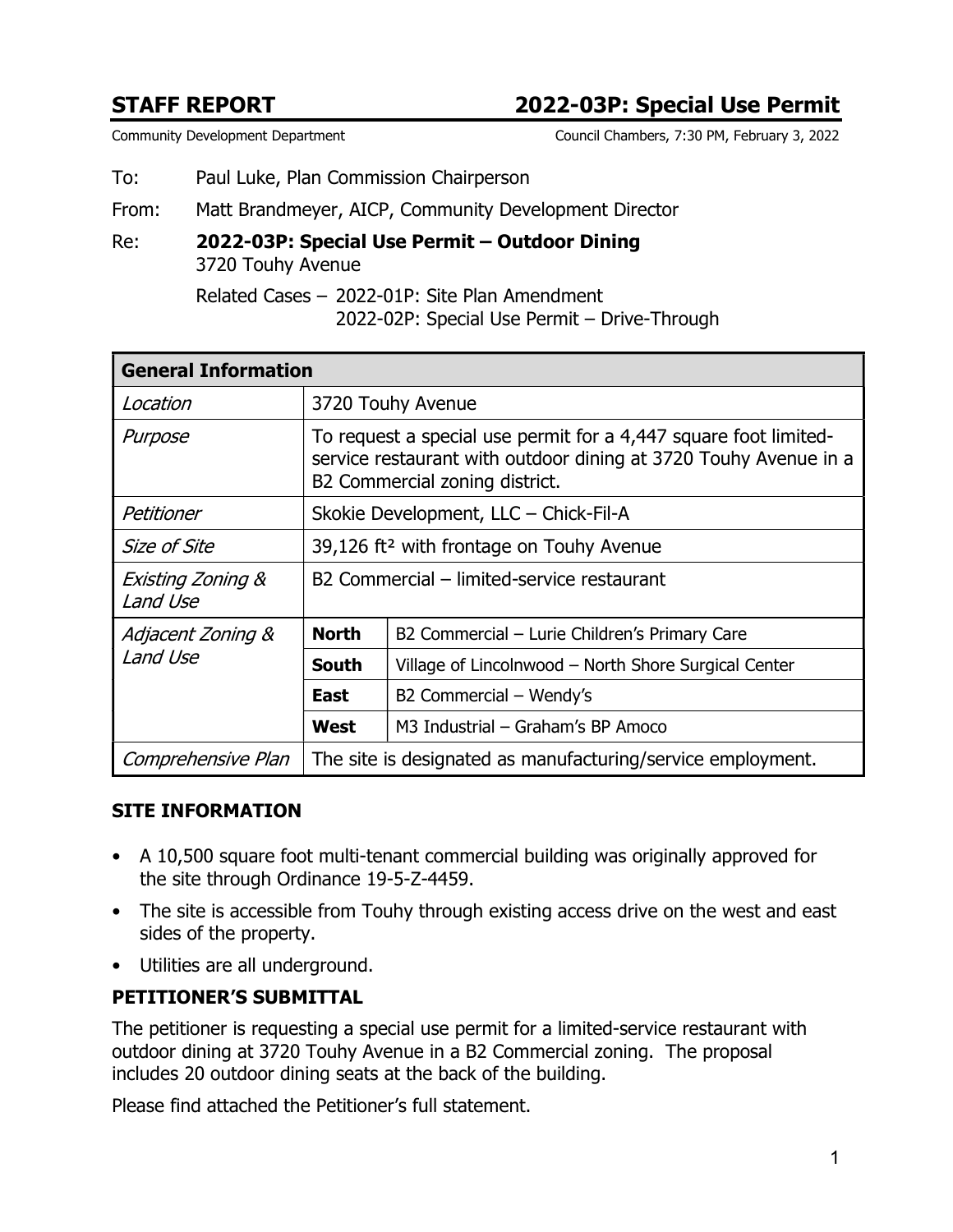## STAFF RECOMMENDATIONS

Staff recommends that the petitioner's request for a special use permit for a limitedservice restaurant with outdoor dining at 3720 Touhy Avenue in a B2 Commercial district be **APPROVED**, based upon the Proposed Positive Findings of Fact and subject to the recommended conditions below.

#### RECOMMENDED SPECIAL USE PERMIT CONDITIONS

- 1. The petitioner shall operate and maintain the Subject Property in substantial conformance with the outdoor dining plan in this report. (Standard)
- 2. The petitioner shall comply with all applicable conditions in the special use permit and site plan approval ordinances for this site.
- 3. Any outdoor sound systems shall at all times maintain audio levels that are compliant with the Skokie Village Code. (Standard)
- 4. Waste receptacles shall be placed on the Subject Property for the use of customers, and that the Health and Human Services Department shall determine the size, type, and location of these units, including 1 waste receptacle in the outdoor dining area and 1 waste receptacle at the restaurant entrance. (Standard)
- 5. The use will comply with all standard conditions in Section 118-93(e) of the Skokie Village Code for outdoor dining.
- 6. At least once during every 4 hours of operation and before opening and closing of the business, employees shall patrol the Subject Property and clear it of debris.

## ATTACHMENTS

- 1. Proposed Positive Findings of Fact
- 2. Petitioner's Statement
- 3. Site Plan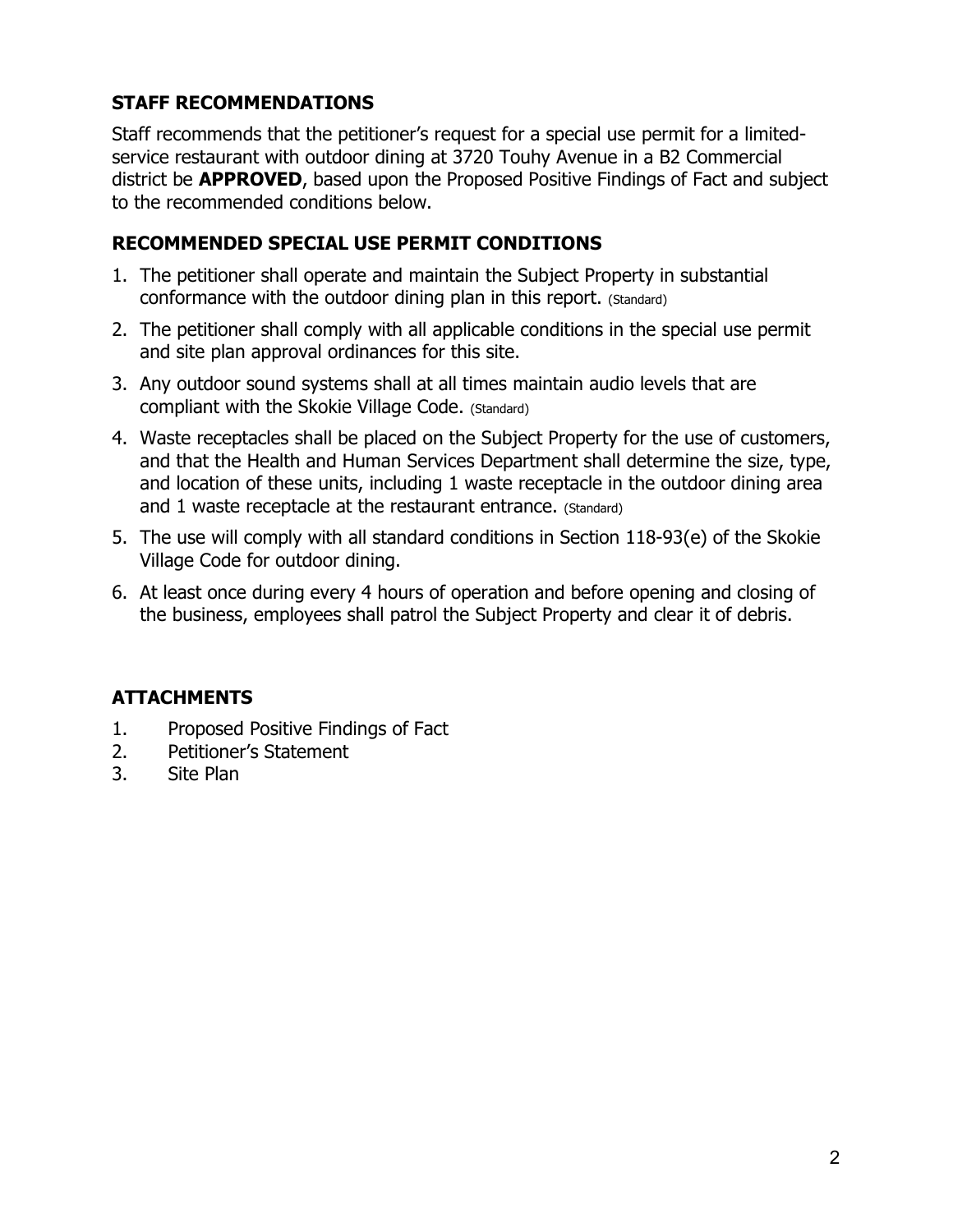# Proposed Positive Findings of Fact 2021-11P: Special Use Permit

Community Development Department Council Chambers, 7:30 PM, February 3, 2022

| Consideration                                                                                                                                                                                                                        | Finding                                                                                                                                                                                                                                                   |
|--------------------------------------------------------------------------------------------------------------------------------------------------------------------------------------------------------------------------------------|-----------------------------------------------------------------------------------------------------------------------------------------------------------------------------------------------------------------------------------------------------------|
| The request is consistent with the<br>intent of the Comprehensive Plan.                                                                                                                                                              | The proposed use is not consistent with the<br>manufacturing/service employment land use<br>designation in the Comprehensive Plan; however,<br>it is consistent with the existing zoning and<br>changes to commercial developments along<br>Touhy Avenue. |
| The request will not adversely affect<br>adjacent properties.                                                                                                                                                                        | The request is not expected to adversely affect<br>adjacent properties                                                                                                                                                                                    |
| The request is compatible with the<br>existing or allowable uses of<br>adjacent properties.                                                                                                                                          | The request is compatible with the existing or<br>allowable uses of adjacent properties.                                                                                                                                                                  |
| The request demonstrates that<br>adequate public facilities, including<br>roads, drainage, utilities, and police<br>and fire protection exist or will exist<br>to serve the requested use at the<br>time such facilities are needed. | Adequate public facilities, including roads,<br>drainage, utilities, and police and fire protection<br>exist or will exist to serve the requested use at<br>the time such facilities are needed.                                                          |
| The request demonstrates adequate<br>provision for maintenance and use<br>of the associated structures.                                                                                                                              | The request demonstrates adequate provision for<br>maintenance and use of the associated<br>structures.                                                                                                                                                   |
| The request has considered and, to<br>the degree possible, addressed the<br>adverse effects on the natural<br>environment.                                                                                                           | The request has considered and is expected to<br>address any adverse effects on the natural<br>environment.                                                                                                                                               |
| The request will not create undue<br>traffic congestion.                                                                                                                                                                             | Per the traffic impact analysis, the use is not<br>expected to create undue traffic congestion,<br>including the availability of ample drive-through<br>queuing on-site.                                                                                  |
| The request will not adversely affect<br>public health, safety, and welfare.                                                                                                                                                         | The request will not adversely affect public<br>health, safety, and welfare.                                                                                                                                                                              |
| The request conforms to all<br>applicable provisions of this code,<br>except where relief is granted with<br>the request.                                                                                                            | The request conforms to all applicable provisions<br>of this code, except where relief is granted with<br>the request.                                                                                                                                    |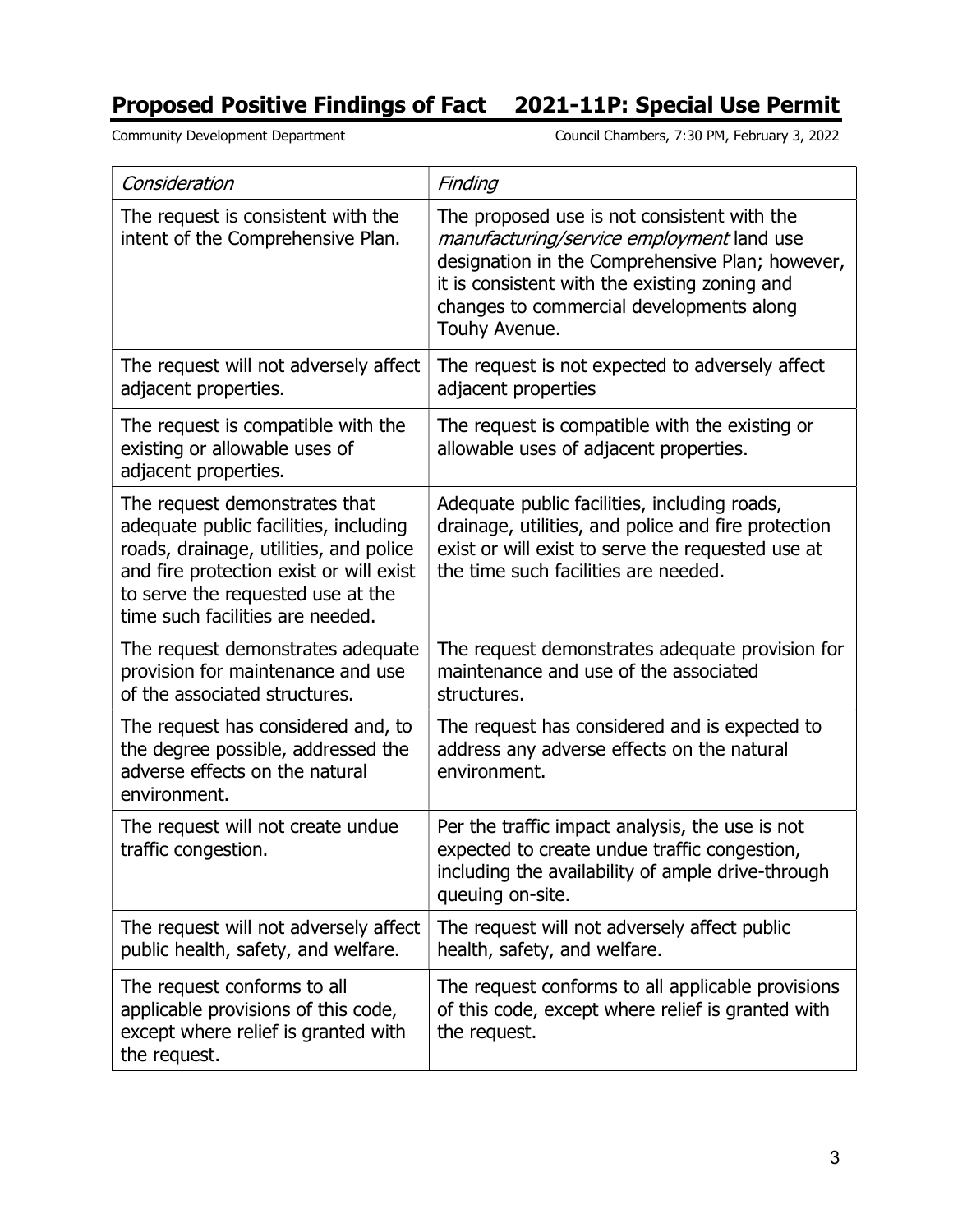### **SKOKIE DEVELOPMENT, LLC**

#### **Skokie Redevelopment Proposal for Chick-fil-A – 3720 Touhy Avenue, Skokie, Illinois**

#### **Petition for Special Use – Chick-fil-A Outdoor Dining Statement of Effects**

**Propose Use:** As part of Skokie Development, LLC's redevelopment of the three (3) contiguous properties located at 3720 Touhy Avenue, 7272 Hamlin Avenue and 3721 Chase Avenue, we are proposing a free-standing Chick-fil-A restaurant with drive-through service for Lot 4 of the Buona Skokie Subdivision. Previously, Lot 1 has been redeveloped with Buona Restaurants, Lot 2 as a common parking lot for the benefit of Lot 1, Lot 3 and Lot4, and Lot 3 has been redeveloped with Lurie Children's Primary Care – Town & Country Pediatrics. Lot 4 is proposed to be developed as a 4,447 SF restaurant building with drive-through service and an outdoor patio dining area for Chick-fil-A.

The proposed Chick-fil-A restaurant incorporates an outdoor dining area for the utilization of its customers during weather permitting seasons. The proposed Chick-fil-A outdoor dining area is located along the north building elevation.

**Proposed Use upon the Character of the Neighborhood**: Recently several properties located between Touhy Avenue and Chase Avenue have been redeveloped from industrial uses to new retail/service employment uses. These projects include adjacent Walmart/Touhy Marketplace development, XSport Fitness, and the Mariano's shopping center development. Skokie Development, LLC is proposing to redevelop older industrial properties with new retail, restaurant and service uses, similar to the trend and referenced development projects.

**Surrounding Property Values:** As the older industrial properties located between Touhy Avenue and Chase Avenue have continued to be redeveloped to their highest and best use with new retail, restaurants, and service uses, these properties have experienced increased property values. The proposed redevelopment will continue this trend, and the new retail, restaurant and service uses introduced will provide new goods and services to the neighborhood, having a positive effect upon surrounding property values.

**Traffic Conditions:** The development site is located in the northeast quadrant of the intersection of Touhy Avenue and Hamlin Avenue. It is bounded by Chase Avenue on the north, the Walmart/Touhy Marketplace shopping center on the east, Touhy Avenue on the south, and Hamlin Avenue on the west. Touhy Avenue is an east-west minor arterial roadway with two through lanes in each direction in the vicinity of the site. Touhy Avenue is under the jurisdiction of Illinois Department of Transportation (IDOT) and carries an annual average daily traffic volume (AADT) of 30,700 vehicles as reported by IDOT in 2019, and has posted speed limit of 35 miles per hour. A parking lane is provided on the north and south side of Touhy Avenue, west of Hamlin Avenue. Parking is not permitted on either side of Touhy Avenue east of Hamlin Avenue. Hamlin Avenue is a north-south collector road with one lane in each direction. Hamlin Avenue is under the jurisdiction of the Village of Skokie to the north of Touhy Avenue and the Village of Lincolnwood to the south of Touhy Avenue. North of Touhy Avenue, Hamlin Avenue is classified as a minor collector road by IDOT, and carries an AADT of 2,150 vehicles. Parking on Hamlin Avenue is prohibited on the west side of the road and permitted on the east side, except on weekdays between 7AM and 6PM, to the north of Touhy Avenue. Chase Avenue is an east-west local roadway,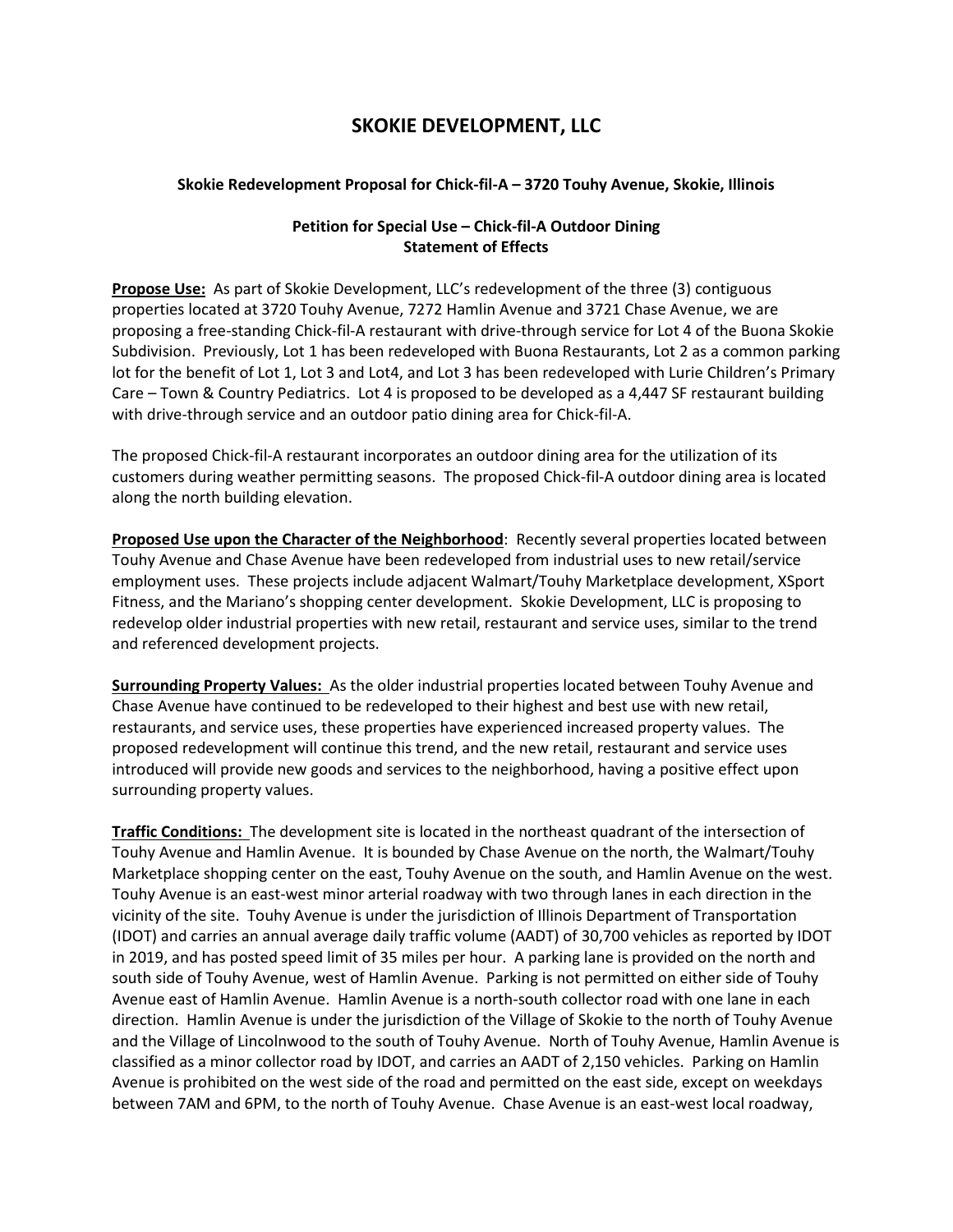under the jurisdiction of the Village of Skokie. Parking is permitted on the north side of Chase Avenue abut prohibited on the south side.

The previously approved access to the development will continue to be provided from the existing rightin/left-in/right-out movement at the driveway on Touhy Avenue, the existing full movement driveways on Hamlin Avenue and Chase Avenue. Further, a cross-access connection has been established between the subject development and the existing Walmart/Touhy Marketplace development to the east.

The proposed Chick-fil-A site plan has been reviewed and approved by OIDT within the context of the existing access points.

**Public Utilities:** The existing public utilities are adequately sized to service the proposed development project. The utility services to Lot 4 were previously established and completed as part of the initial construction.

**Storm Water Detention:** As part of a comprehensive redevelopment of the site, the storm water detention facilities were designed to include the capacities associated with Lot 4 and were previously constructed as part of the initial project construction.

**Other Matters Pertaining to the Public Health, Safety, Morals and General Welfare of the Community:**  Skokie Development, LLC has designed the proposed redevelopment project to be an upscale shopping center development. The proposed project will not endanger public health, safety, morals or general welfare of the community. The new businesses will contribute to the municipal tax base, provide new employment opportunities for the surrounding area, and provide new goods and services to the community, and the proposed Chick-fil-A restaurant will further these goals and attributes.